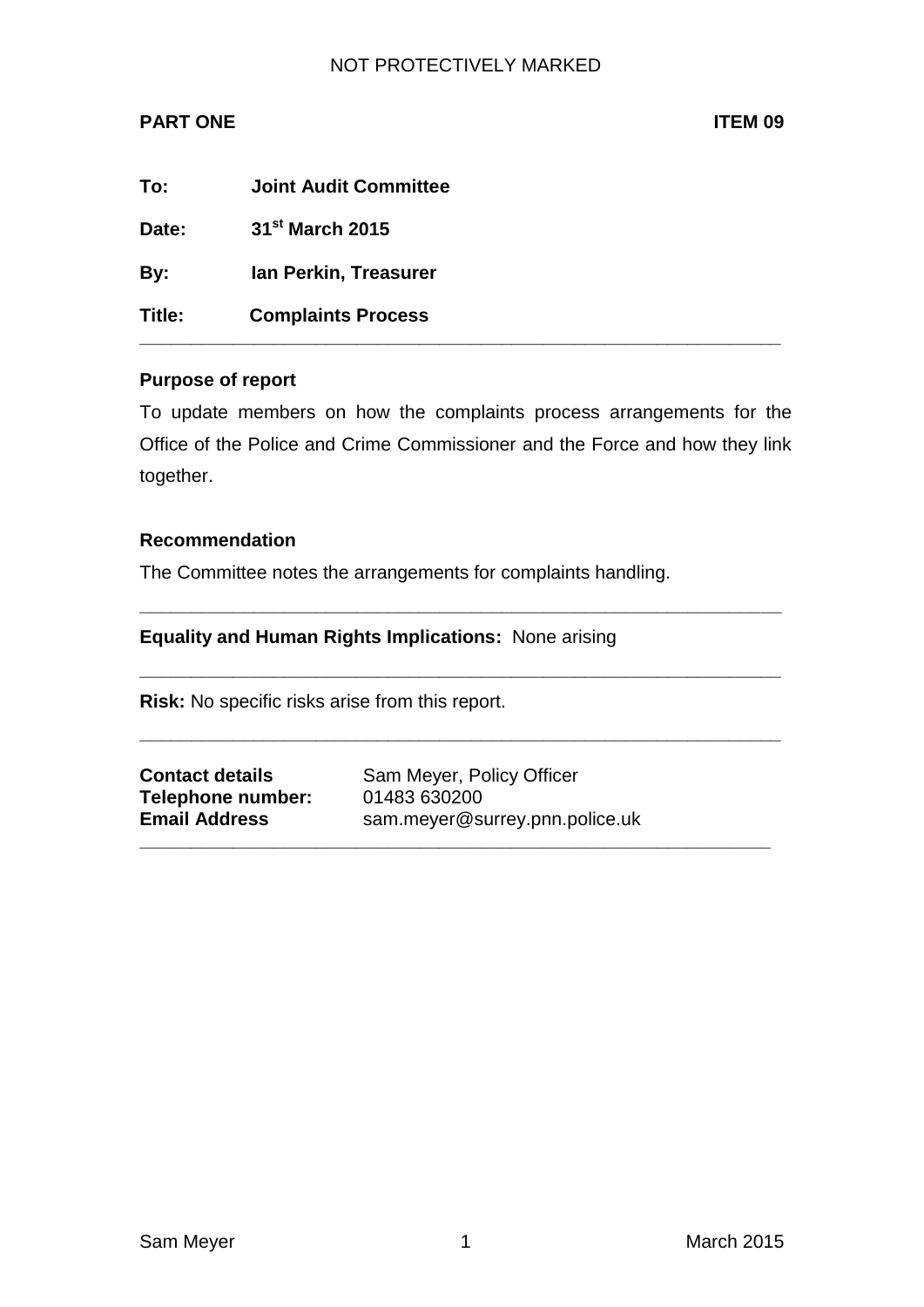## **Introduction**

Under the Police Act 1996 and the Police Reform & Social Responsibility Act 2011, the Office for the Police and Crime Commissioner for Surrey (OPCC) has a number of specific duties in relation to the handling of complaints. The OPCC has a responsibility to manage complaints it may receive against Chief Officers of the Force, its own members of staff, contractors, the Deputy Commissioner and the Commissioner itself. The OPCC also has a duty to keep itself informed about complaint and discipline matters within Surrey Police Force (as set out in section 15 of the Police Reform Act 2002). Similarly, it is the responsibility of the Chief Constable of a Force, by delegated authority through its Professional Standards Department (PSD), to manage complaints against its officers and staff.

## **Complaints Sharing Protocol**

Due to the public facing nature of the OPCC, it receives a number of complaints from members of the public that it has no jurisdiction to investigate. Therefore, arrangements are in place so that when the OPCC receives a complaint that relates to the conduct and performance of a Surrey Police officer or member of staff, it will forward the complaint to PSD as soon as possible and write/contact the complainant to inform them of this. PSD will then update the OPCC on what action has been taken.

Although most of the complaints/incidents reported to the OPCC are technically not part of its remit, the Commissioner is keen to be seen to be responding to peoples' concerns. Therefore, on occasion the OPCC will investigate the background to complaints. In these instances the OPCC will ask PSD to provide it with the information it requests and keep PSD informed of how that information is used.

Occasionally the OPCC receives requests for action/update on on-going operational matters. These requests are sent to Surrey Police's Strategic Planning Department, which is the OPCC's Single Point of Contact (SPOC) into the Force. These requests are recorded on the OPCC Contact Log.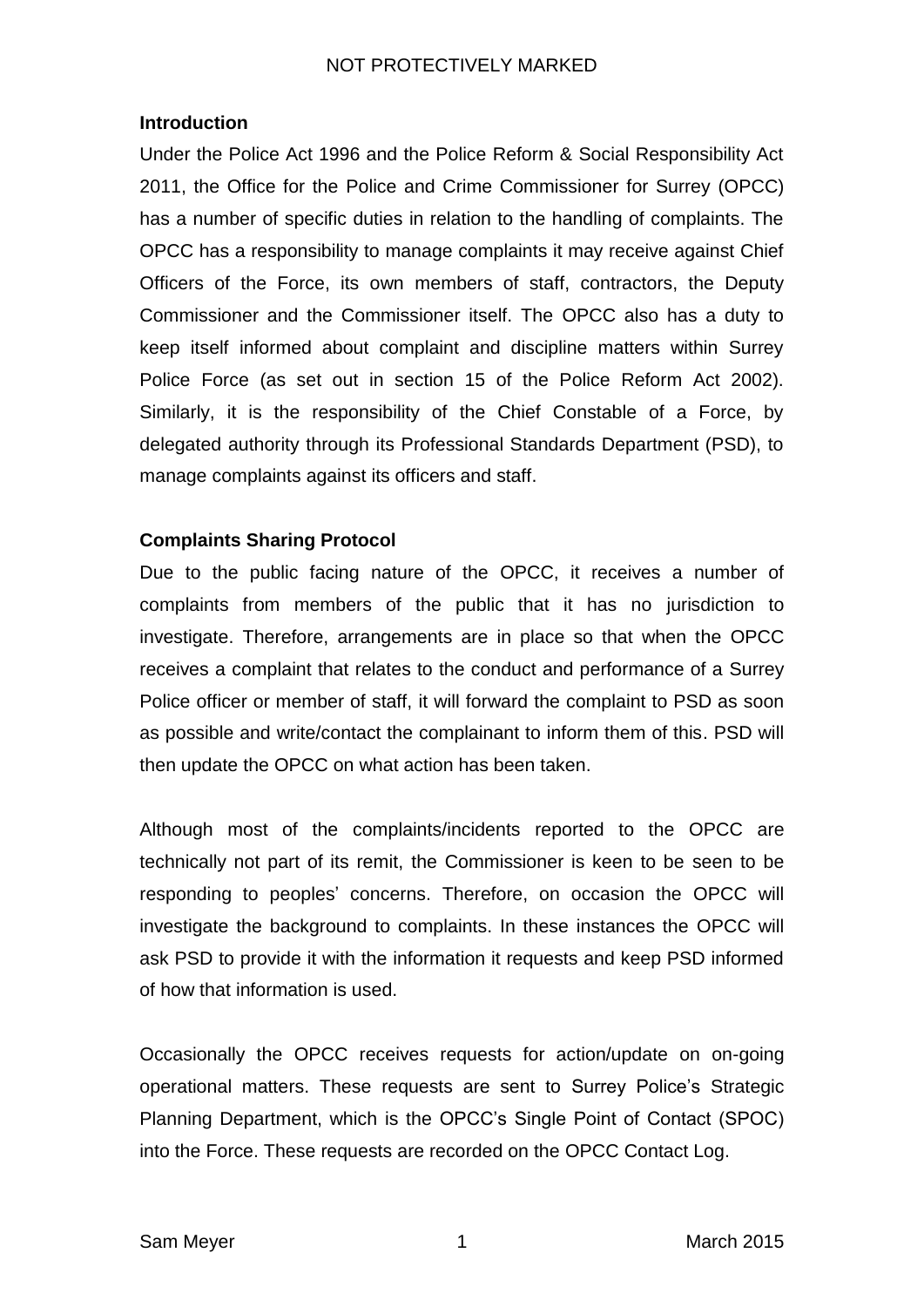## NOT PROTECTIVELY MARKED

## **The Contact Log**

The OPCC keeps a record of all contact it receives on the Contact Log. The Log is an Excel document that everyone in the OPCC has access to. It can be searched by date, subject, name, priority and outcome. The Log is reviewed and updated every day.

In the last quarter (Oct-Dec '14) the Office was contacted 277 times. 236 of these were direct complaints against an officer's behaviour or expressions of dissatisfaction about the way Surrey Police managed its policing. There is inevitably some duplication in these figures, as every contact is recorded. For instance, within this quarter one complainant contacted this Office 11 times about the investigation Surrey Police had taken in to the theft of his bicycle, and another contacted us 22 times about the actions officers had taken when attending a domestic incident.

#### **PSD Quarterly Performance Reports**

PSD provide the OPCC with a quarterly breakdown of the complaints received by type, location, ethnicity, age, etc. The quarterly performance report also compares Surrey's performance with other Force's in the Most Similar Force group determined by the Home Office, which brackets Surrey with Cambridgeshire, Dorset and Thames Valley.

In the last quarter (Oct-Dec '14) Surrey Police had 121 complaint cases under investigation, totalling 366 allegations. Most of these were in the North and West of the county and were around incivility/fairness or neglect/irregularity. There were 188 complainants in the last quarter, of whom 6.2% (10) were Asian and 6.2% were Black.

#### **PSD Arrangements**

PSD work to the IPCC Statutory Guidance to the Police Service & Complaints Regulations 2013 when complaints or service dissatisfaction is reported. Initially an assessment will be completed and 'service recovery' considered.